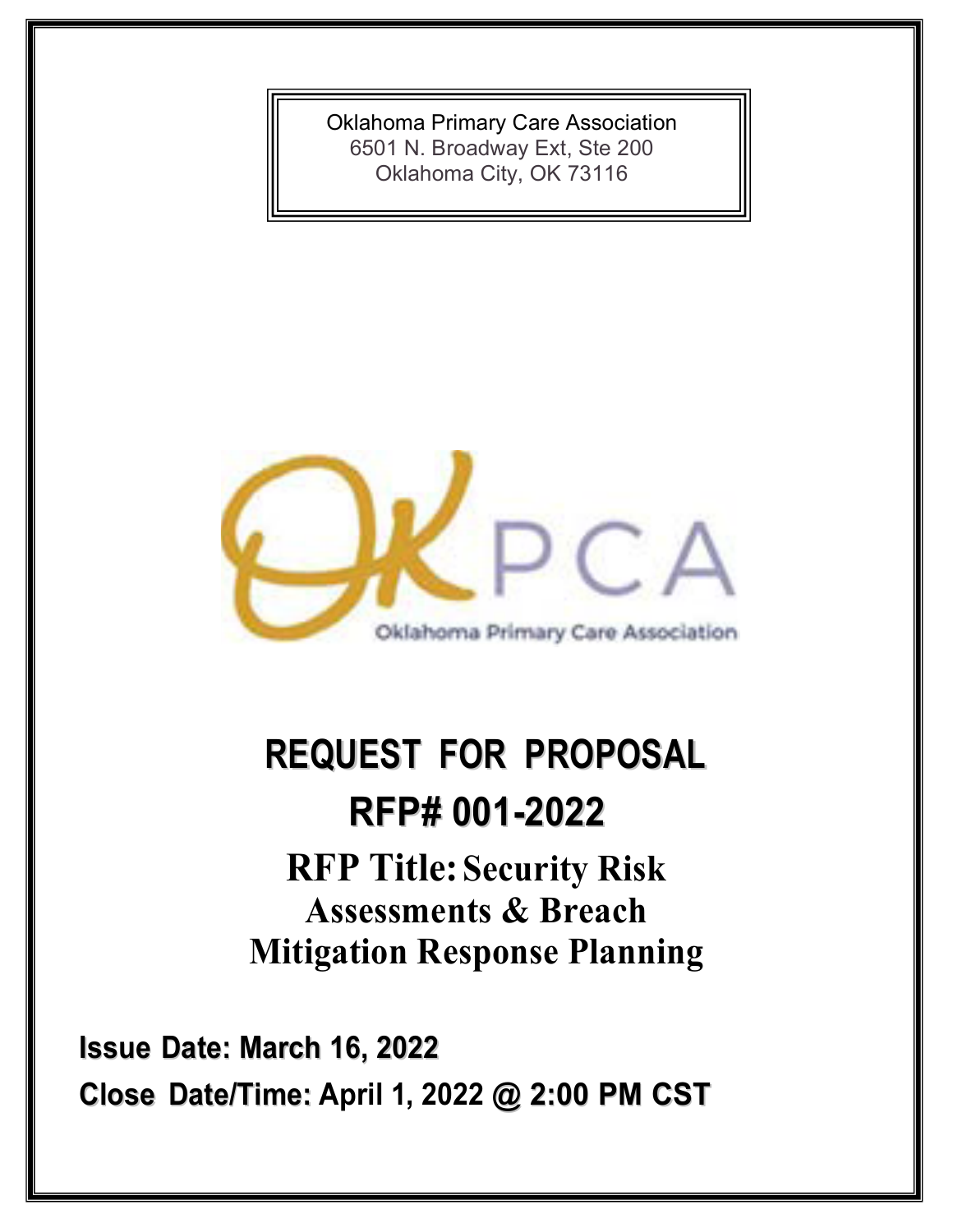# **SCOPE OF WORK**

# **Summary**

Oklahoma Primary Care Association (OKPCA) invites interested Suppliers to submit Proposals to provide services for **Security Risk Assessments & Breach Mitigation Response Planning.**

Suppliers shall submit their responses and include all pages of the original RFP, including Addendums, via emailto: **finance@okpca.org** Please reference the Request for Proposal number, closing date and time in the subject line of the email and include the Suppliers name and address in the body of the email. Submissionsneed to be signed electronically or signed and scanned as **ONE (1) Complete PDF file** on all signature pages.

- 1. Oklahoma Primary Care Association is soliciting service proposals for Annual Security Risk Assessments (SRAs) and Annual Breach Mitigation and Response Planning services for up to 21 Oklahoma Community Health Centers.
- 2. The successful bidder will work directly with the OKPCA Project Grant Officer to ensure the successful implementation of the services as described above.

## **GENERAL INFORMATION:**

## **RFP Evaluation Criteria**

The evaluation of each Response to this RFP will be based on its overall competence, compliance, format, and organization. Pricing will be a criterion, but not necessarily the one receiving the most weight.

#### **Schedule of Events**

The following schedule will apply to this RFP but may change in accordance with the OKPCA'S needs:

- 3-16-22 Issue RFP
- 3-29-22 5:00 PM CST last date and time OKPCA will accept questions for this RFP
- 3-30-22 Projected last date OKPCA will issue an addendum
- 4-1-22 RFP Closes at 2:00 PM, CST
- 4-14-22 Complete Evaluations
- 4-15-22 Award Notification
- 4-18-22 Commence Service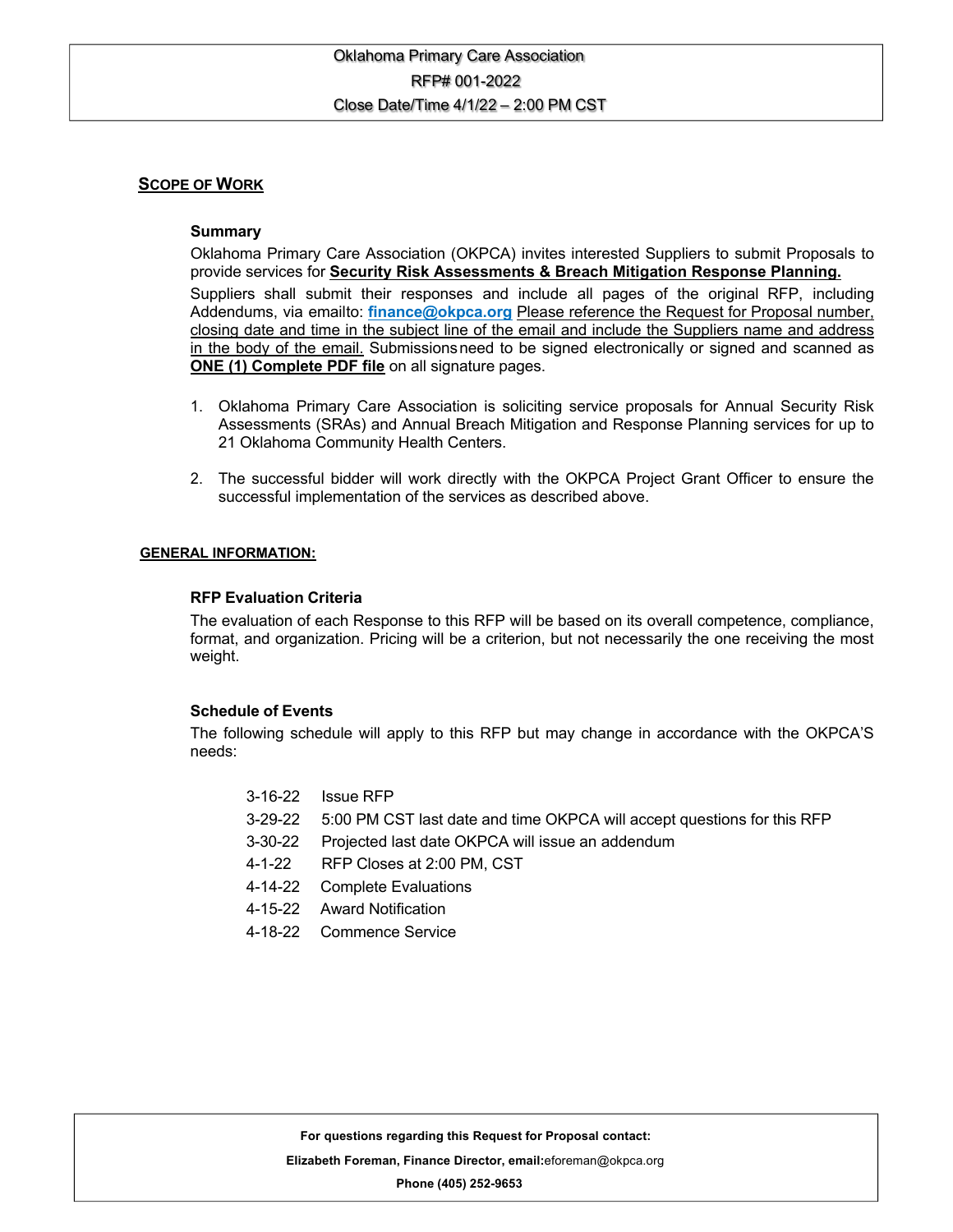# **Contract Format**

The award notice will be a contract in the form of a document package comprising:

- All specifications, terms, conditions, and other particulars addressed by this RFP, whether in its original form or as amended by addenda.
- Each Successful Supplier's Responses, affidavits, certifications, and other information provided hereunder.
- The results of any final negotiations on those matters eligible for negotiation; and
- Any additional agreements and/or stipulations.

#### **Contract Modification**

No change or modification to a contract resulting from this RFP shall take effect until all parties have agreed in writing to such change or modification.

#### **Choice of Law and Venue**

The resulting Contract, its validity, and disputes arising under it shall be governed by, construed, and enforced in accordance with the laws of the State of Oklahoma, without regard to its choice of law provisions. The parties agree that any legal action relating to this Contract shall be filed in a court of competent jurisdiction in the State of Oklahoma, to which jurisdiction and venue the parties expressly agree.

## **No Obligation to Select Lowest Pricing**

OKPCA is under no obligation whatsoever to select as most responsive the Proposal that demonstrates the lowest pricing.

#### **References**

Please provide the names and phone numbers of five (5) customer references using the products or services specified in the section titled "Detailed Specifications."

| <b>Customer Company Name</b> | <b>Contact Person</b> | <b>Telephone Number</b> |
|------------------------------|-----------------------|-------------------------|
|                              |                       |                         |
|                              |                       |                         |
|                              |                       |                         |
|                              |                       |                         |
|                              |                       |                         |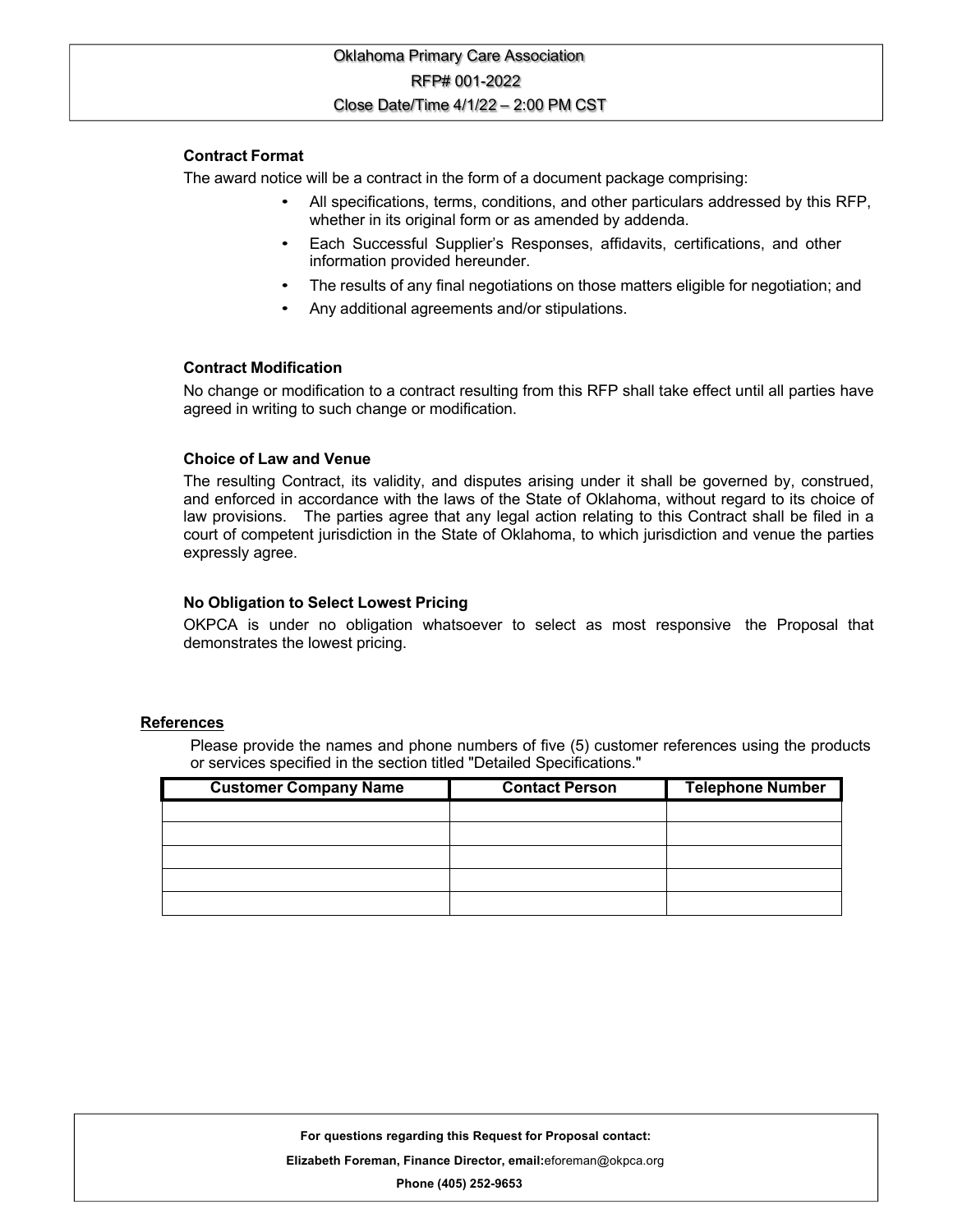#### Oklahoma Primary Care Association

#### RFP# 001-2022

#### Close Date/Time 4/1/22 – 2:00 PM CST

#### **EEO Certificate of Compliance - Contracts over \$10,000**

Explanation. This certificate is required under Executive Order 11246 (as amended). In entering into any resulting contract over \$10,000, the Supplier agrees to comply with the Equal Employment Opportunity requirements stipulated in Executive Order 11246 as amended by Executive Order 11375 and 11141 and as supplemented in Department of Labor regulations (41 CFR Part 60-1.4(a), 60-300.5(a) and 60-741.5(a) et. seq.).

Action. Please ensure it is duly completed and correctly executed by an authorized officer of your company.

Equal Opportunity Clause

During the performance of this/these contract(s) the contractor agrees as follows

The contractor will not discriminate against any employee or applicant for employment because of race, sex, color, religion, sex, or national origin. The contractor will take affirmative action to ensure that applicants are employed, and employees are treated during employment, without regard to their race, sex, religion, color, national origin, political beliefs, or veteran's status. Such action shall include, but not be limited to the following:

Employment, upgrading, demotion or transfer; recruitment or recruitment advertising; lay-off or termination; rates of pay or other forms of compensation; and selection for training, including apprenticeship. The contractor agrees to post in conspicuous places, available to employees and applicants for employment, notices to be provided by the contracting officer setting forth the provisions of this nondiscrimination clause.

The contractor will, in all solicitations or advertisements for employees placed by or on behalf of the contractor, stated that all qualified applicants will receive consideration for employment without regard to race, sex, religion, color, national origin, political beliefs, or veteran's status.

The contractor will send to each labor union or representative of workers with which he has a collective bargaining agreement or other contract or understanding, a notice to be provided by the agency contracting officer, advising the labor union or workers' representative of the contractor's commitments under Section 202 of Executive Order 11246 of September 24, 1965, and shall post copies of the notice in conspicuous places available to employees and applicants for employment.

The contractor will comply with all provisions of Executive Order 11246 of September 24, 1965 and of the rules, regulations and relevant orders of the Secretary of Labor.

The contractor will furnish all information and reports required by Executive Order 11246 of September 24, 1965, and by the rules, regulations, and orders of the Secretary of Labor, or pursuant thereto, and will permit access to his books, records, and accounts by the contracting agency and the Secretary of Labor for purposes of investigation to ascertain compliance with such rules, regulations and orders.

In the event of the contractor's noncompliance with the nondiscrimination clauses of this contract or with any of such rules, regulations, or orders, this contract may be canceled, terminated or suspended in whole or part and the contractor may be declared ineligible for further government contracts in accordance with procedures authorized in Executive Order 11246 of September 24, 1965, and such other sanctions may be imposed and remedies invoked as provided in Executive Order 11246 of September 24, 1965, or by rule, regulation, or order of the Secretary of Labor, or as otherwise provided by law.

The contractor will include the provisions of Paragraphs A through G in every subcontract or purchase order unless exempted by rules, regulations, or orders of the Secretary of Labor issued pursuant to Section 204 of Executive Order 11246 of September 24, 1965, so that such provisions will be binding upon each subcontractor or Supplier.

The contractor will take such action with respect to any subcontract or purchase order as may be directed by the Secretary of Labor as a means of enforcing such provisions including sanctions for noncompliance: Provided, however, that in the event the contractor becomes involved in, or is threatened with, litigation with a subcontractor or Supplier as a result of such direction, the contractor may request the United States to enter such litigation to protect the interests of the United States.

Certification of Non-segregated Facilities

By the submission of this bid and/or acceptance of purchase order(s) during the above period, the bidder, offerer, applicant, or subcontractor certifies that he does not maintain or provide for his employees any segregated facilities at any of his establishments, and that he does not permit his employees to perform their services at any location, under his control, where segregated facilities are maintained.

He certifies further that he will not maintain or provide for his employees any segregated facilities at any of his establishments, and that he will not permit his employees to perform their services at any location, under his control, where segregated facilities are maintained. The bidder, offerer, applicant, or subcontractor agrees that a breach of this certification is a violation of the equal opportunity clause in this contract. As used in this certification, the term "segregated facilities" means any waiting rooms, work areas, rest rooms and wash rooms, restaurants and other eating areas, time clocks, locker rooms and other storage or dressing areas, parking lots, drinking fountains, recreation or entertainment areas, transportation, and housing facilities provided for employees which are segregated by explicit directive or are in fact segregated on the basis of race, sex, religion, color, national origin, political beliefs, or veteran's status, because of habit, local custom, or otherwise. He further agrees that (except where he has obtained identical certifications from proposed subcontractors for specific time periods) he will obtain identical certifications from proposed subcontractors prior to the award of subcontracts exceeding \$10,000 which are not exempt from the provisions of the equal opportunity clause; that he will retain such certifications in his files; and that he will forward the following notice to such proposed subcontractors (except where the proposed subcontractors have submitted identical certifications for specific time periods).

Disabled Veteran and Vietnam Era Veteran Affirmative Action Program Requirements

In entering into any contract which exceeds \$10,000, the bidder agrees to comply with Disabled Veteran and Vietnam Era Veteran Affirmative Action Program Requirements as stipulated in Public Law 93-508<br>and all amendments agreement and shall subject this contract to cancellation and rescission at the option of the University of Oklahoma. Copies of the applicable portions of this law are available from the University of Oklahoma Purchasing Office if required.

These provisions must be included in any subcontracts awarded involving this bid.

#### **CERTIFICATION**

(Company)

If awarded this contract **and the contract agrees** to comply with all above provisions.

(Signature)

(Name and Title) (Date)

**For questions regarding this Request for Proposal contact:** 

 **Elizabeth Foreman, Finance Director, email:**eforeman@okpca.org

 **Phone (405) 252-9653**